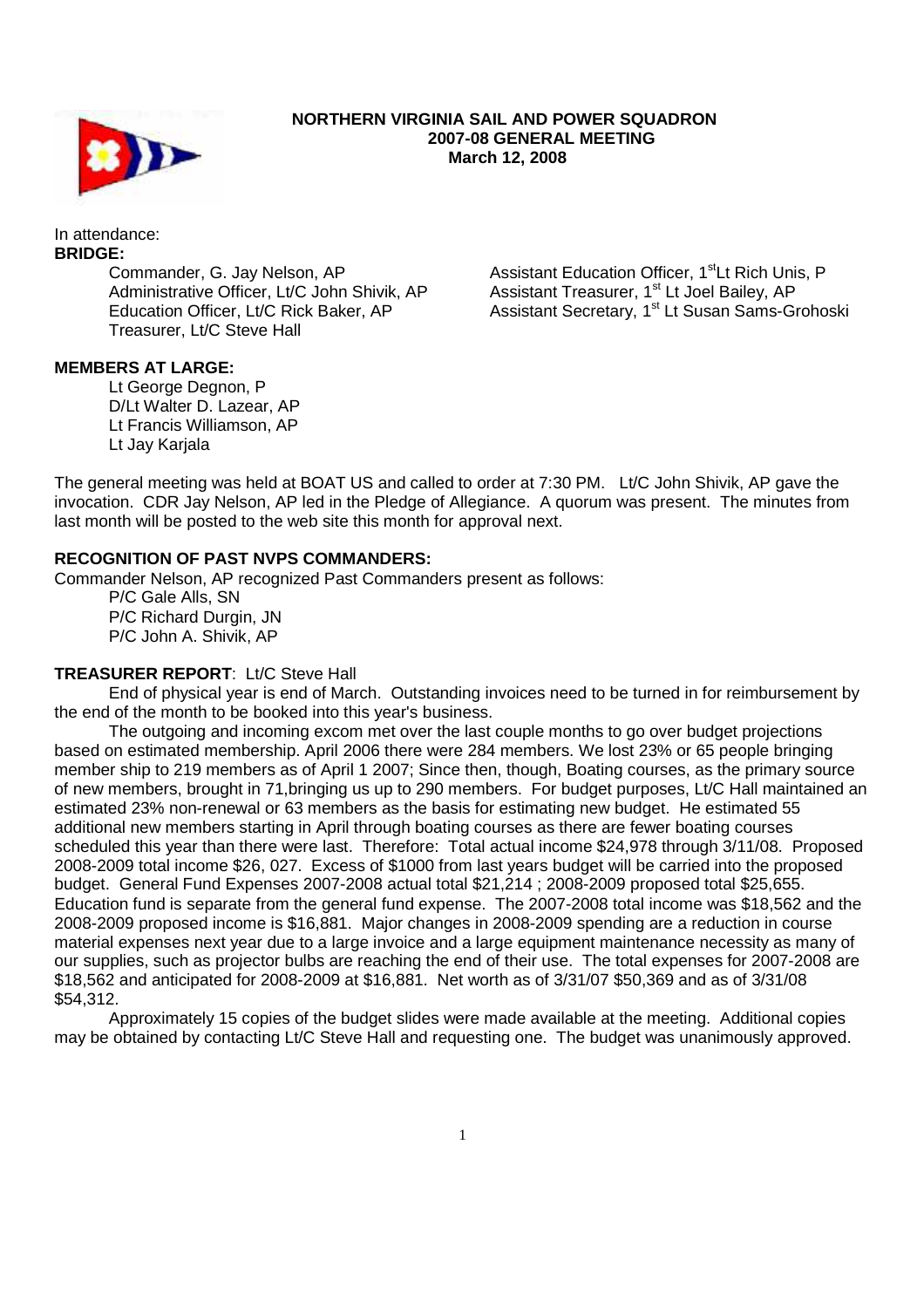## **COMMANDER'S COMMENTS**: CDR G. Jay Nelson, P

- Minutes from last meeting by George will be posted to the web site and approved next month by the general membership
- New members were introduced. Debbie and Brian Choate, Fairfax, have been boating since 1984. They keep their 28 foot Sea Ray Sundancer in Cambridge and boat on the Chesapeake almost every weekend. Brian has agreed to assist Bob Unis with the education program this year and accepted a position on next year's nominating committee. Joe Gaudiano, who recently took the Seamanship class was also welcomed as a new member.

### **REPORT OF OFFICERS:**

William M. Russell, SN, chair of the nominating committee conducted elections on behalf of the entire nominating committee consisting of Glenn Fahee, P, Alan Hart, AP, Cathleen F. Sheffielf, AP, Joseph Jarocki, AP.

The following members are nominated for the bridge positions as indicated:

- George K Durgun, P, Commander
- Ronald H. Larson, P, Executive Officer
- Richard E Unis, AP, Education officer
- John G. Karjala, P, Administrative Officer
- Steven D. Hall, P. Treasurer
- Lewis Miller, AP Assistant Education Officer
- Joel P. Bailey, AP, Assistant Treasurer
- George Nartsissov, Secretary
- Assistant administrative officer and assistant secretary positions are still open.

The following members are nominated as Members at Large of the Executive Committee:

• Gale Alls, SN; Richard Durgin, JN; John A. Shivik, AP; Cathleen F. Sheffield, AP; Francis Williamson, AP. The immediate Past Commander, G. Jay Nelson, AP is automatically a Member at Large as specified in the By-Laws.

The following members are nominated for the Rules and Auditing Standing Committees:

- Yeuan-Ming Sheu, A); Rules Committee 5 year term
	- William M. Russsell, SN; Auditing Committee 3 year term

No comments, discussion or additional nominations from the floor. Nominations were seconded and unanimously accepted. The list is ratified. G. Jay Nelson, AP as the immediate past commander is automatically on the next years' nominating committee. P/C George Durgan, JN, recommended that the three past commanders present, P/C Gale Alls, SN; P/C Richard Durgin, JN; P/C John A. Shivik, AP; and Paula Bailey (subject to agreement) be on the nominating committee. New member Brian Choate was also nominated. Motion carried.

Education Officer, Lt/C Rick Baker, AP:

- Rich Unis was introduced as the nominated SEO for next year.
- AP class going right now. Seminar tomorrow on weather. Later this month is a sailor workshop and another GPS meeting.
- First part, the in-house classroom portion of the Skipper saver program will be offered at next month's general meeting. Bring your "person who's going to save you" – your "sailing buddy" with whom you most often sail. April 9.